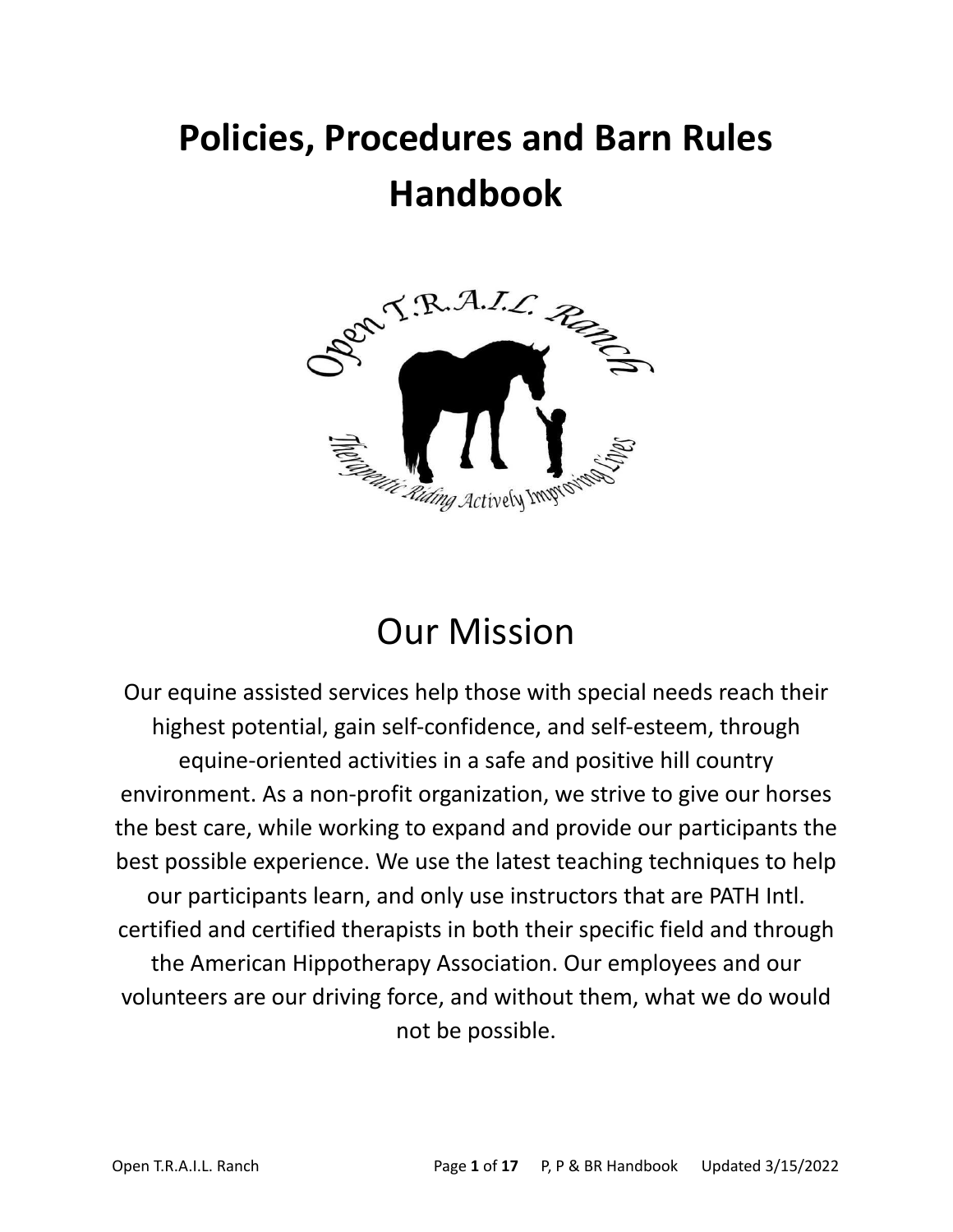## **Open T.R.A.I.L. Ranch**

Open T.R.A.I.L. Ranch was founded in 2012 by Kate Vasquez, with a mission to serve those with special needs of all kinds in Kendall, Bexar and other surrounding counties through equine assisted services. The 100-acre property that the facility was built and sits on was solely purchased and provided for the life changing mission that OTR carries out each day. Starting as a one-woman small operation of 1 barn, 1 dirt arena, a few rescue horses and 4-5 lessons per week, OTR quickly grew to meet the needs of the community over the years. OTR now offers year-round programming and the facility furnishes 3 barns, 3 sand arenas and a wheelchair mounting ramp, as well as staffs 4 instructors, 1 therapist, 16 equine partners and 5 other vital part time team members, not to mention our many incredible selfless volunteers. Open T.R.A.I.L. Ranch is also overseen by a Board of Directors with at least 5 officers and 10 advisory board members.

OTR is a Certified PATH Intl. Member Center. PATH Intl. exists to promote equine-assisted services for individuals with special needs. PATH Intl. serves as the credentialing organization for accrediting centers and certifying instructors and equine specialists internationally. By being a member center, Open T.R.A.I.L. Ranch follows standardized policies and procedures which ensures the safety, management, education, and accountability of all programs offered at OTR.

Open T.R.A.I.L. Ranch offers equine assisted services to children and adults with physical, cognitive, and emotional challenges in San Antonio, Boerne, and the surrounding areas. Individuals who benefit from our services have diagnoses such as Cerebral Palsy, Autism, Down's Syndrome, ADD/ADHD, Fragile X, Multiple Sclerosis, Stroke, Developmental Delays, emotional and cognitive disorders, as well as speech, hearing and vision impairments.

Our programs include Adaptive Riding, Equine Assisted Learning, Speech Therapy and Occupational Therapy incorporating Hippotherapy, and Interactive Vaulting. All lessons are conducted by PATH Intl. certified instructors and licensed therapists also certified through the American Hippotherapy Association.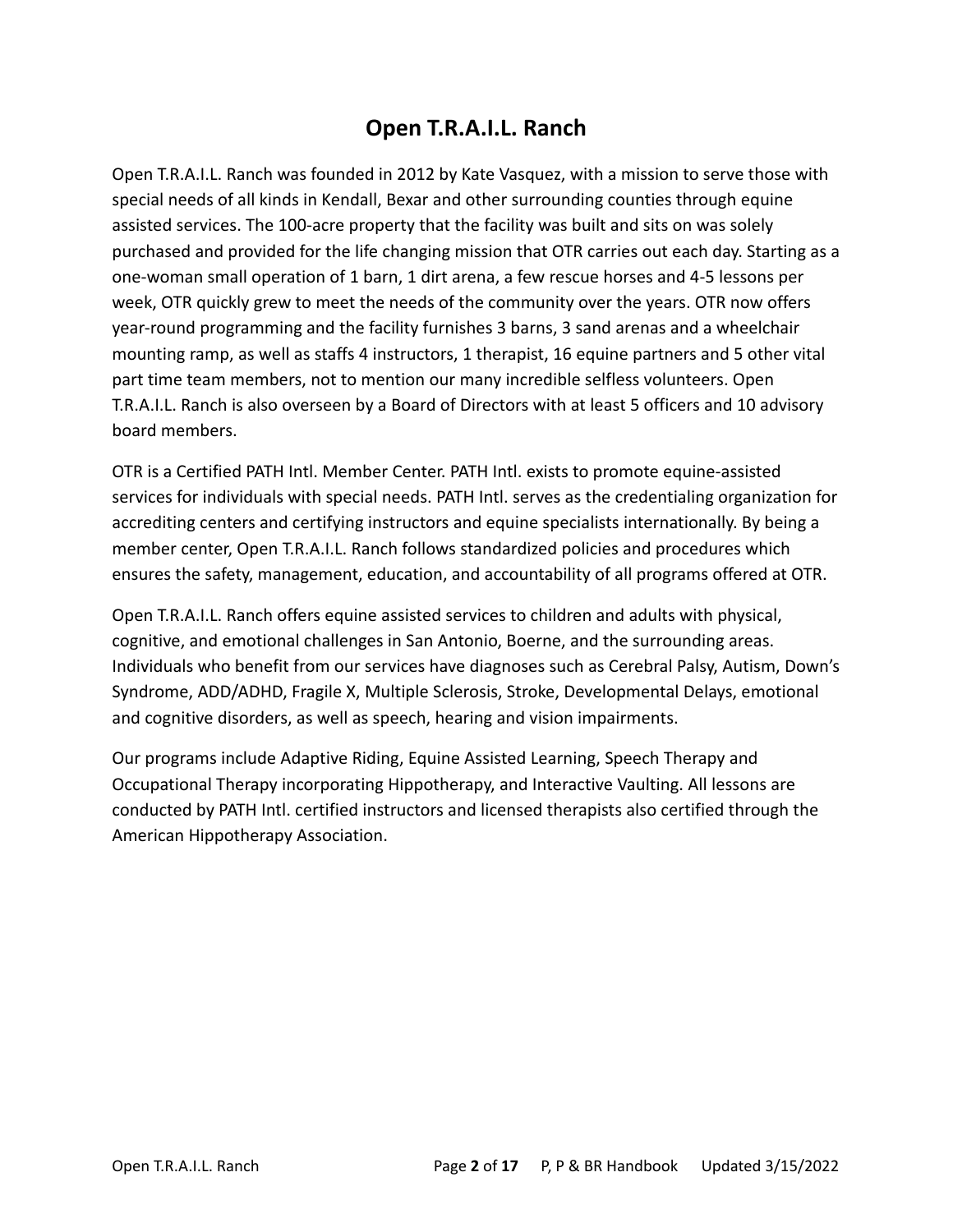## **Open T.R.A.I.L. Ranch Programs**

**Adaptive Riding:** Adaptive riding is a recreational activity for individuals with disabilities focused on teaching horsemanship skills, specifically through riding, in ways that are adapted to meet the needs of the individual. Lessons are taught by PATH, Intl. Certified Therapeutic Riding Instructors. Benefits of adaptive riding are seen in the lives of our clients in the areas of education, health, leisure, sports and recreation. Participants must be at least 4 years old to participate in Adaptive Riding.

**Equine Assisted Learning:** Equine Assisted Learning (EAL) sessions at Open T.R.A.I.L. Ranch (OTR) are completely ground based (no riding) and can consist of learning to connect with a horse through grooming, leading, lunging, round pen work, and much more. Our EAL program is centered on the concept that by building a working relationship with a horse, any participant can develop important skills that can translate to all aspects of their daily lives. Participants may have opportunities to ride as the instructor decides.

**Occupational Therapy & Speech Therapy incorporating Hippotherapy:** Licensed Speech Language Pathologists or Occupational Therapists utilize the movement of the horse to meet therapeutic goals with the participant. Certified professionals, both in their fields but also through the American Hippotherapy Association (AHA), conduct therapy sessions on horseback utilizing the movement of the horse as a treatment tool to engage sensory, neuromotor and cognitive systems to promote functional outcomes. Participants must be at least 2 years old to participate in this program.

**Interactive Vaulting:** Interactive vaulting, also known as therapeutic vaulting, combines independence and teamwork, teaches individuals to respect the horse, encourages social interaction, builds confidence, introduces all gaits within a little period of time, and offers individualized instructions while mounted. It also improves the way a rider sits on a horse as well as rhythm, balance and coordination. While it is not always offered as its own program here at OTR, we can incorporate it into the other programs to create more opportunities for growth and learning.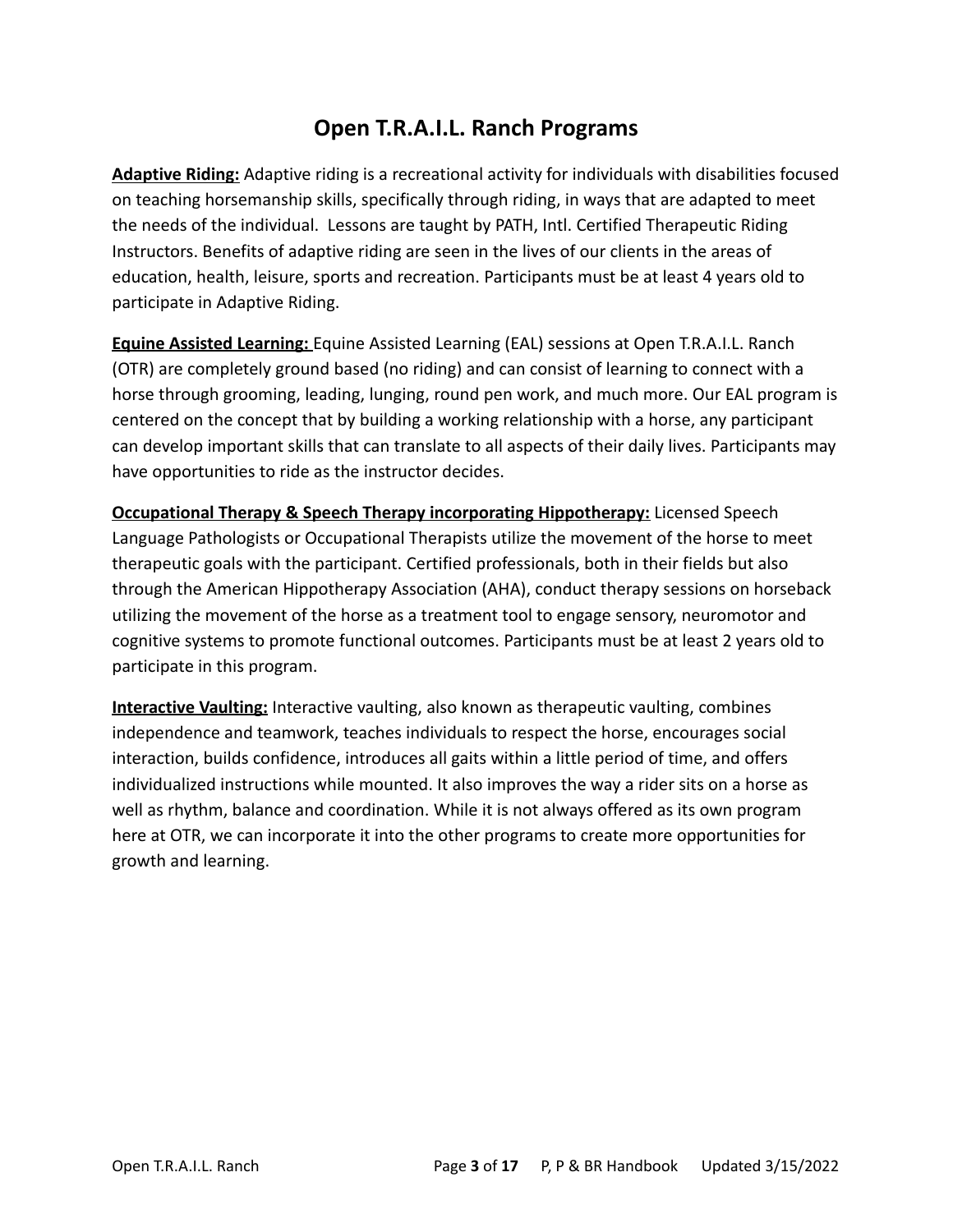## **Benefits of Equine Assisted Services**

**Physically:** The motion of the horse mimics the human gait, enabling riders to improve in many ways. The sensory input from the movement also assists participants to achieve functional outcomes by improvement in:

- Posture
- Flexibility
- Sitting, standing and walking balance
- Muscular strength, tone and endurance
- Fine and gross motor skills

**Cognitively:** The movement of the horse as well as the relationship with the horse encourages participants to see improvement in:

- Increased concentration levels
- Ability to articulate emotions
- Sequential thought processing
- Developing spatial awareness
- Participation in and outside of lessons
- Speech and language

**Socially and Emotionally:** Working with horses provides opportunities for riders to connect with the equines and others. This is seen through improvements through:

- Development of trust
- Self-confidence
- Relationship building with equines, instructors and volunteers
- Sense of joy and pride
- Self-awareness and self-reflection
- Increased empathy
- Awareness of how actions affect oneself and others
- Social interaction and teamwork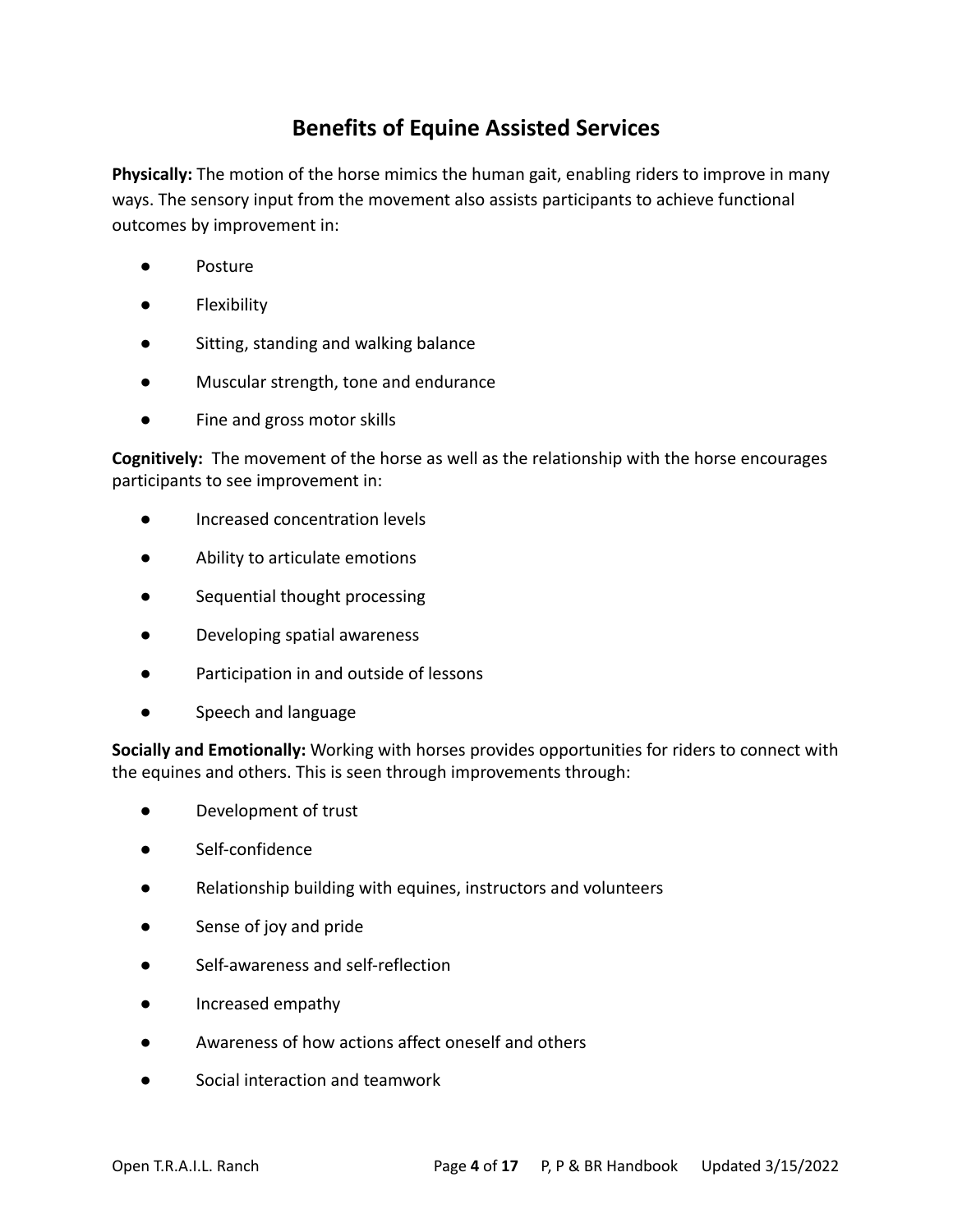## **Participation**

All volunteers/staff must have a signed and dated registration packet before they are permitted to participate/work. Forms must be updated annually.

Recognizing that equine-related activities hold inherent risks, all new and returning participants/volunteers will be evaluated and trained by our PATH Intl. certified instructors to ensure the safety of all participants, volunteers and horses.

**It is the responsibility of the participant or the participant's parent or guardian(s) to inform Open T.R.A.I.L. Ranch of any changes in the participant's medical, physical, mental, or behavioral status. A participant is defined as an Open T.R.A.I.L. Ranch client, volunteer, or staff member.**

Horseback riding is contraindicated for some conditions/individuals. Open T.R.A.I.L. Ranch follows the PATH Intl. guidelines for precautions/contraindications for physical restrictions of riding.

- Volunteers must be 14 years or older to participate in classes.
- Volunteers under the age of 14 must be directly supervised by a parent or guardian. No exceptions.

## **Dress Code**

A volunteer's/staff member's attire and appearance should be appropriate for safe equestrian activities. For your safety and comfort, please dress as follows:

- 1. Wear appropriate shoes **closed-toe shoes only.** Tennis shoes and boots are suggested for volunteers and preferably riding boots for students or a hard-soled shoe with heels. No open-toed, excessive heel, steel toed, cleats, high rubber treaded or dress shoes are permitted.
- 2. Wear comfortable pants.
- 3. Shorts must be fingertip length or longer.
- 4. Wear T-Shirts or long-sleeve shirts that are weather appropriate. No low-cut tops.
- 5. No jewelry or other items that can get caught on a rider or horse is allowed (i.e. hoop earrings, charm bracelets, etc.)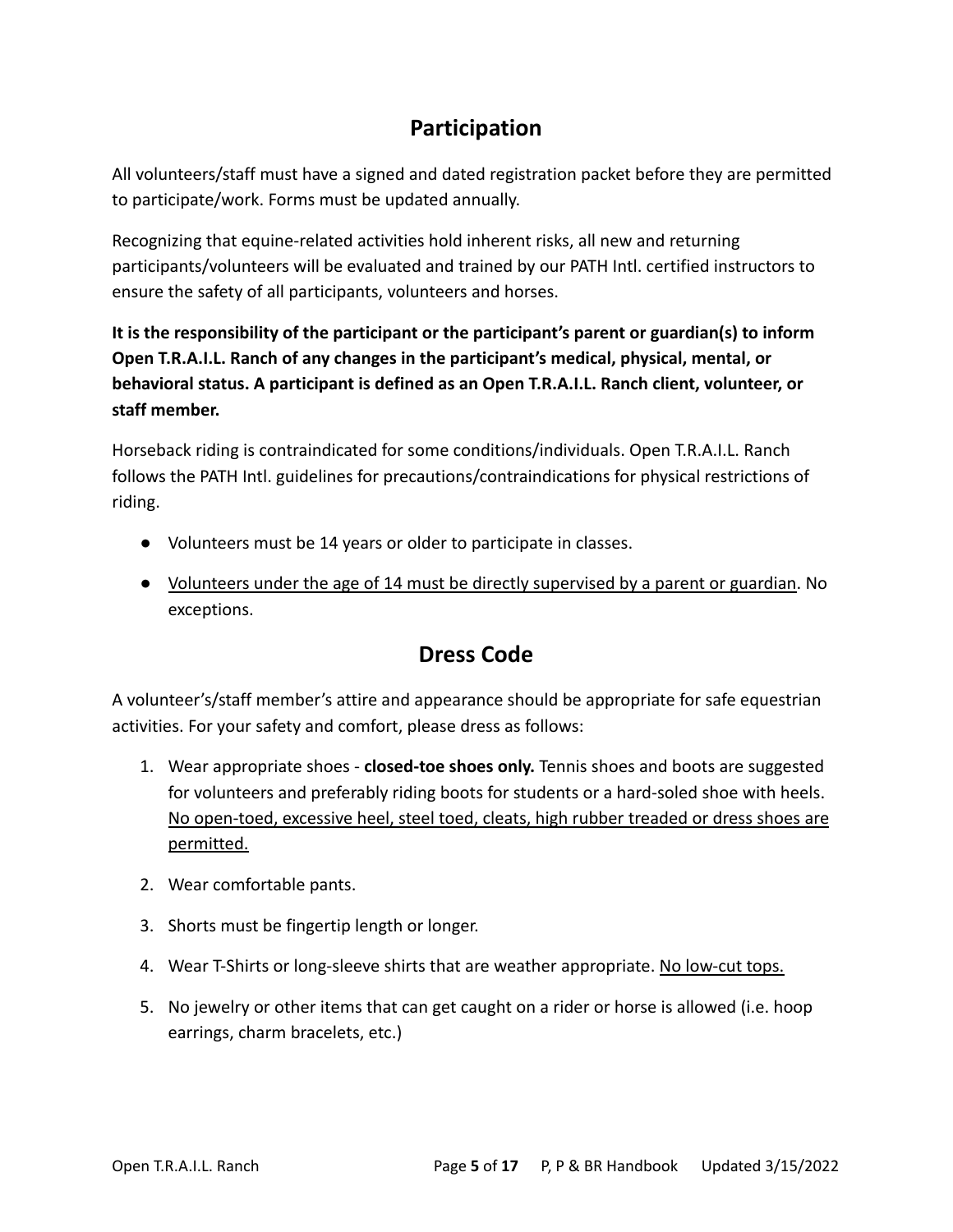- 6. Hats and sunglasses are recommended for volunteers, as long as it will not be disruptive to the student.
- 7. Sunblock is recommended during all sessions.
- 8. Sweatshirts, coats and gloves are recommended during the Fall and Winter Session.
- 9. Long hair is recommended to be pulled back.
- 10. No cell phones are permitted in the arena. If there is an important phone call you are waiting for, please notify the instructor ahead of time so arrangements can be made. In the event of an onsite emergency, instructors always have their phones that can be used to place an emergency call.
- 11. No food items! (i.e. gum)

#### **Scheduling**

We utilize Sign Up Genius for scheduling volunteers. Upon attendance of a training you will be added to the sign up. It will be sent out to your email address on a weekly basis, allowing you to sign up whenever best suits your schedule. In the case of inclement weather, we will contact you as soon as a decision is made. If you need to cancel, you may do so by text, email or through the Sign Up Genius. Volunteers must commit to notifying the volunteer manager as soon as possible if illness or time conflicts prevent them from performing their assigned duties. This notification is necessary so that a substitute may be found prior to the lesson. Remember, the participants count on volunteers in order to be able to ride.

#### **Punctuality**

All volunteers are required to contact Open T.R.A.I.L. Ranch in the event of running late to a riding lesson.

Horse handlers are to arrive 30 minutes prior to the lesson start time.

Side walkers are to arrive 15 minutes prior to the lesson start time.

The policies and procedures of Cancellations, Punctuality and Attendance are based upon the fact that Open T.R.A.I.L. Ranch is completely reliant upon volunteers. Open T.R.A.I.L. Ranch always takes volunteers' time into consideration and is truly grateful for their help! Without volunteers we could not do what we do!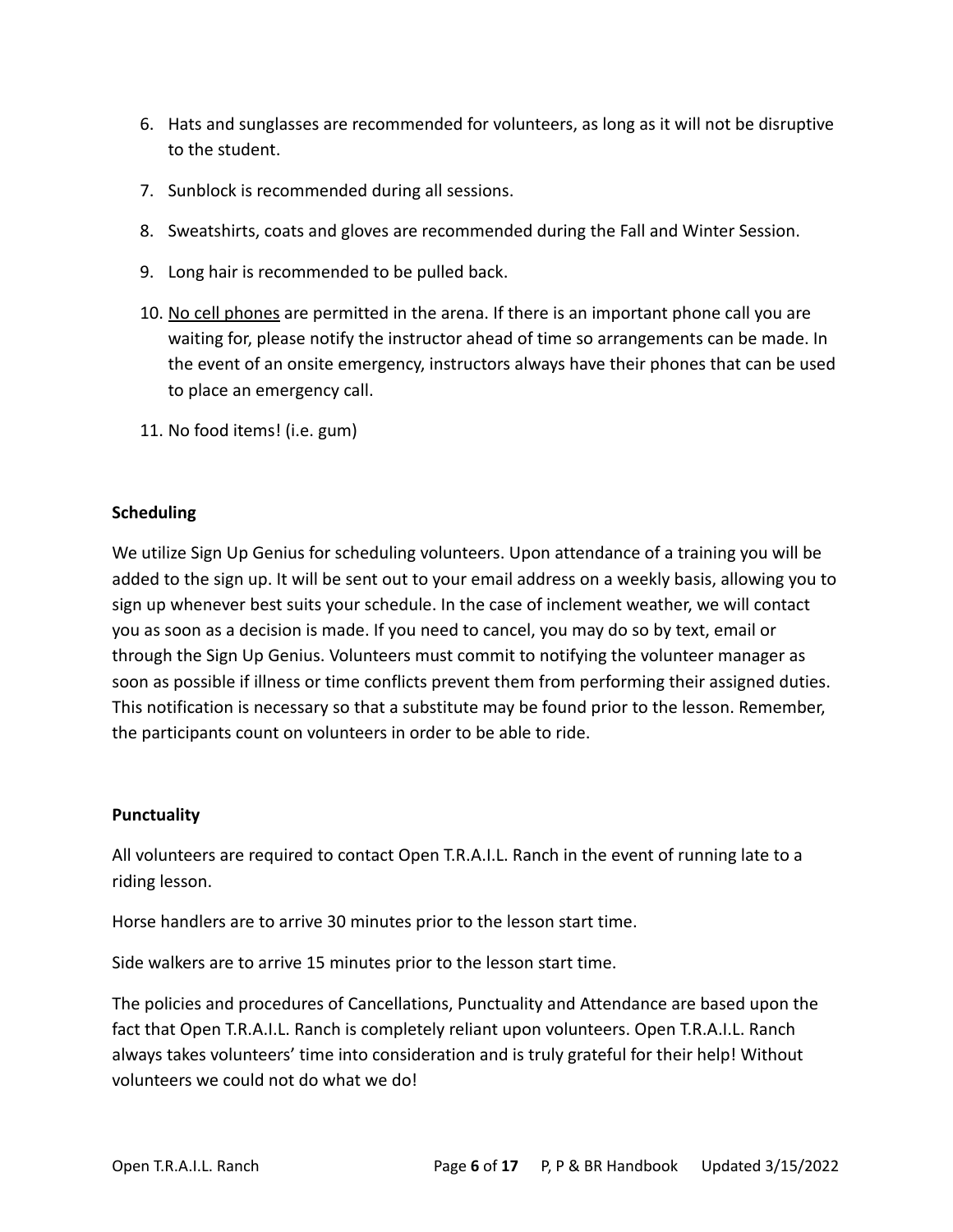## **Off-Limits Areas and Emergencies**

#### **Off Limits Areas**

The following areas are off limits to all Open T.R.A.I.L. Ranch participants and guests:

- All Pastures
- Mini Barn
- Any other gated off areas
- Feed Room unless authorized by staff

These areas are off limits for your safety and the safety and health of our animals. Areas will be marked with a restricted access sign, and require permission from Open T.R.A.I.L. Ranch staff before entering.

#### **Emergencies**

In the event of an emergency at Open T.R.A.I.L. Ranch, phones are located in the office and have emergency information posted above them. Staff members will also have a cell phone that can be used to call 911 in the event of an emergency.

#### REMEMBER:

- Remain Calm.
- Get to Safety.
- Call 911.
- Do not hang up unless told to by the dispatcher, they may need more information from you.
- Tell the dispatcher that all lights and sirens must be turned off to avoid frightening the horses, which can lead to further injuries.
- Do not move an injured person unless they are in imminent danger!

Please take the time to review the barn evacuation diagram that is posted in the barn. Copies of the evacuation diagram and full emergency procedures handout are available upon request.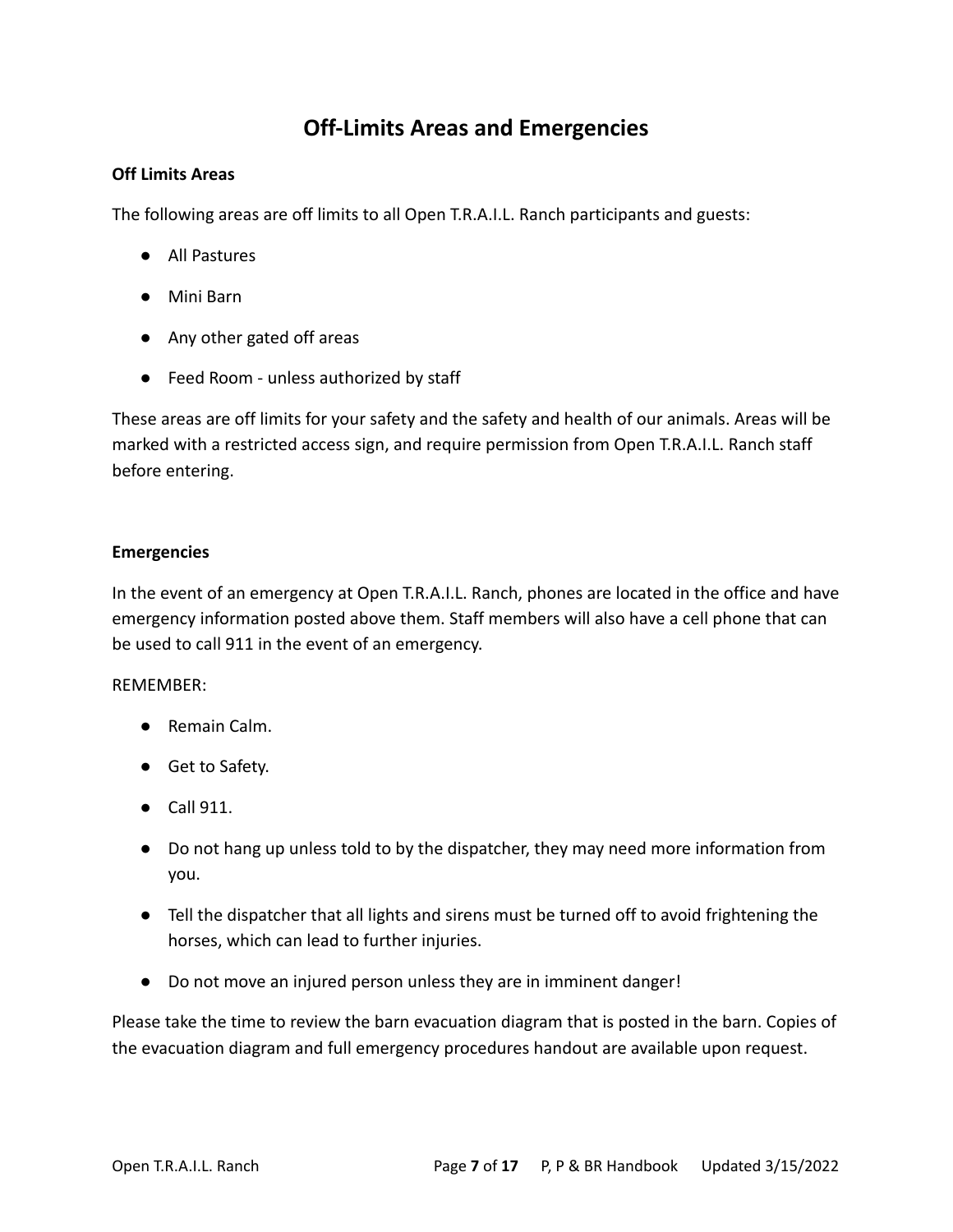## **Dismissal Policies**

#### **Open T.R.A.I.L. Ranch Policy for the Dismissal of Volunteers/Staff/Guests**

Volunteers, staff or guests may be asked to leave the facility/program for several reasons, including, but not limited to:

- The use of alcohol or illegal drugs at the facility or at any events hosted by Open T.R.A.I.L. Ranch.
- Coming to the facility under the influence of alcohol or illegal drugs.
- Smoking at the facility.
- Mistreatment of the horses or other animals at Open T.R.A.I.L. Ranch.
- Persistent disruption of staff during lessons or special events.
- Verbal or physical abuse, sexual harassment or other inappropriate behavior toward participants, volunteers and or staff members.
- The use of vulgar language, inappropriate jokes, or disrespectful language.
- For frequent missed volunteer times, without prior notification or explanation.
- Any other behavior that is deemed inappropriate by a facility director.
- Breach of confidentiality of other participants.

Open T.R.A.I.L. Ranch has strict confidentiality guidelines regarding the right to privacy for all individuals involved with the program. This confidentiality policy extends not only to program participants and their diagnosis/special needs and any sensitive information, but also extends to protect the privacy of others involved with the program including volunteers and staff. It is extremely important that volunteers and staff respect the individual circumstances of those involved with the program. Please do not take the issues of our participants or personal information regarding other individuals beyond the facility. For full confidentiality policy, please refer to the Confidentiality Policy and Agreement.

The riding instructors will handle all dismissals. The Program Director will be informed of the situation and will be part of the decision-making process whenever possible. A written reason for dismissal will be recorded and placed in the individual's file. The grounds for dismissal will be discussed with the individual, parents or guardians in private. An appeal may be filed in writing and will be reviewed by the Program Director. The Program Director will review the appeal and pass a final decision, this decision will be final.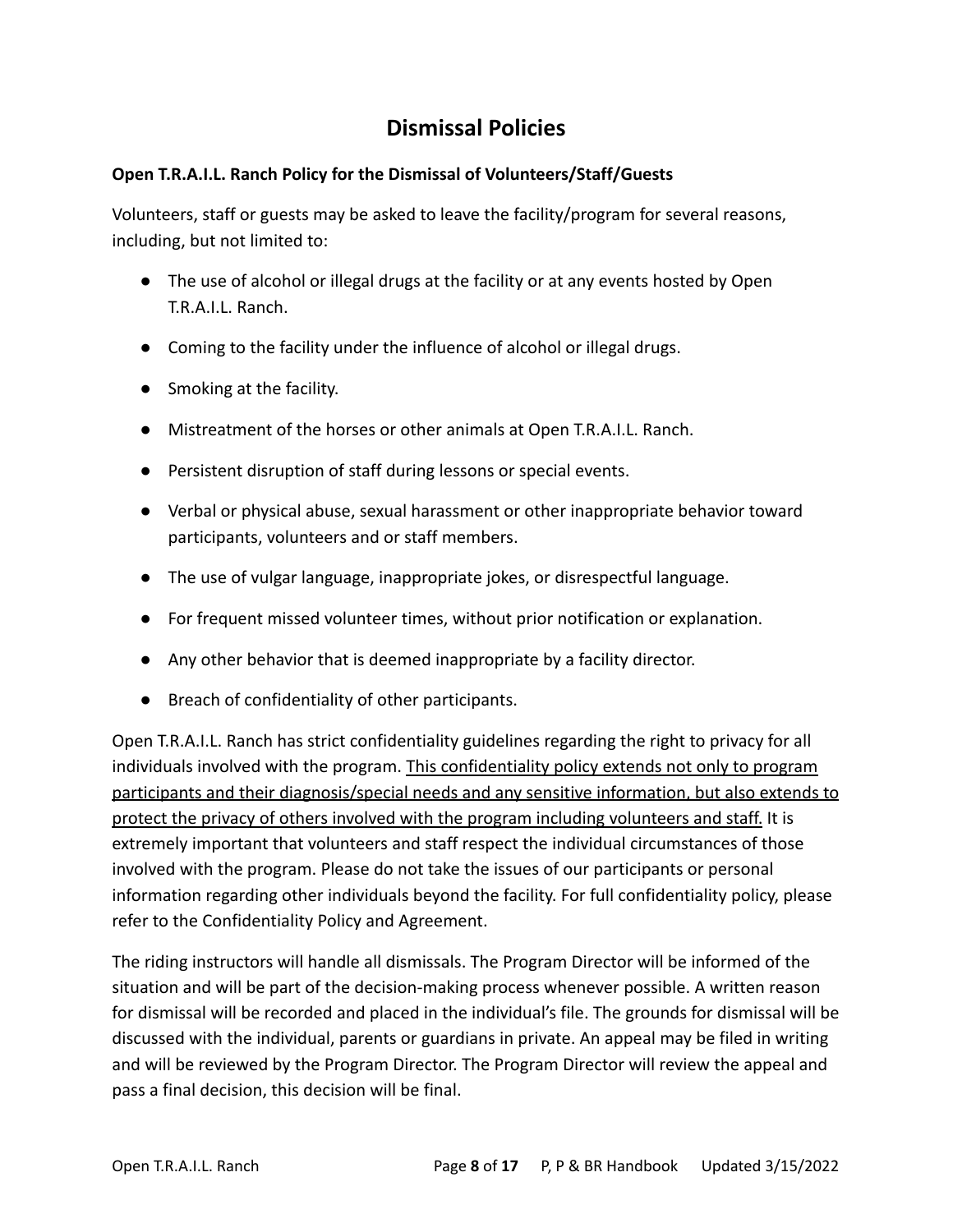## **Barn Rules and Safety**

**Attention! The following rules apply to everyone who visits, participates, volunteers, or works at Open T.R.A.I.L. Ranch. Please read and familiarize yourself with all rules and relay information to anyone who may come with you to the barn.**

#### **No…**

- **●** Dogs permitted
- **●** Running in the barn or around the horses.
- **●** Throwing/tossing anything in or around the barn and/or horses.
- **●** Yelling at any human or horse to get their attention or communicate.
- Use of alcohol and/or illegal drugs on grounds or during Open T.R.A.I.L. Ranch events.
- Coming to the grounds under the influence of alcohol and/or illegal drugs.
- **●** Smoking ANYWHERE on the property.
- **●** Disrespect of others verbally or physically (human or horses).

#### **Do Not…**

- **●** Enter animal enclosures/pens/stalls/arena without employee permission and supervision of an authorized adult.
- **●** Give horses extra hay unless instructor has given permission.
- **●** Feed treats if you have not been cleared by instructor.
- **●** Show up unannounced (access will not be granted if we do not know you're coming).
- **●** Put away a sweaty horse (rinse them off until they are cool to the touch).

#### **Never…**

- **●** Bridle a horse without permission first from the instructor.
- **●** Cinch or tighten the girth. An instructor will perform this task.
- **●** Ride alone on trails or off the property.
- **●** Take your frustration or anger out on the horse.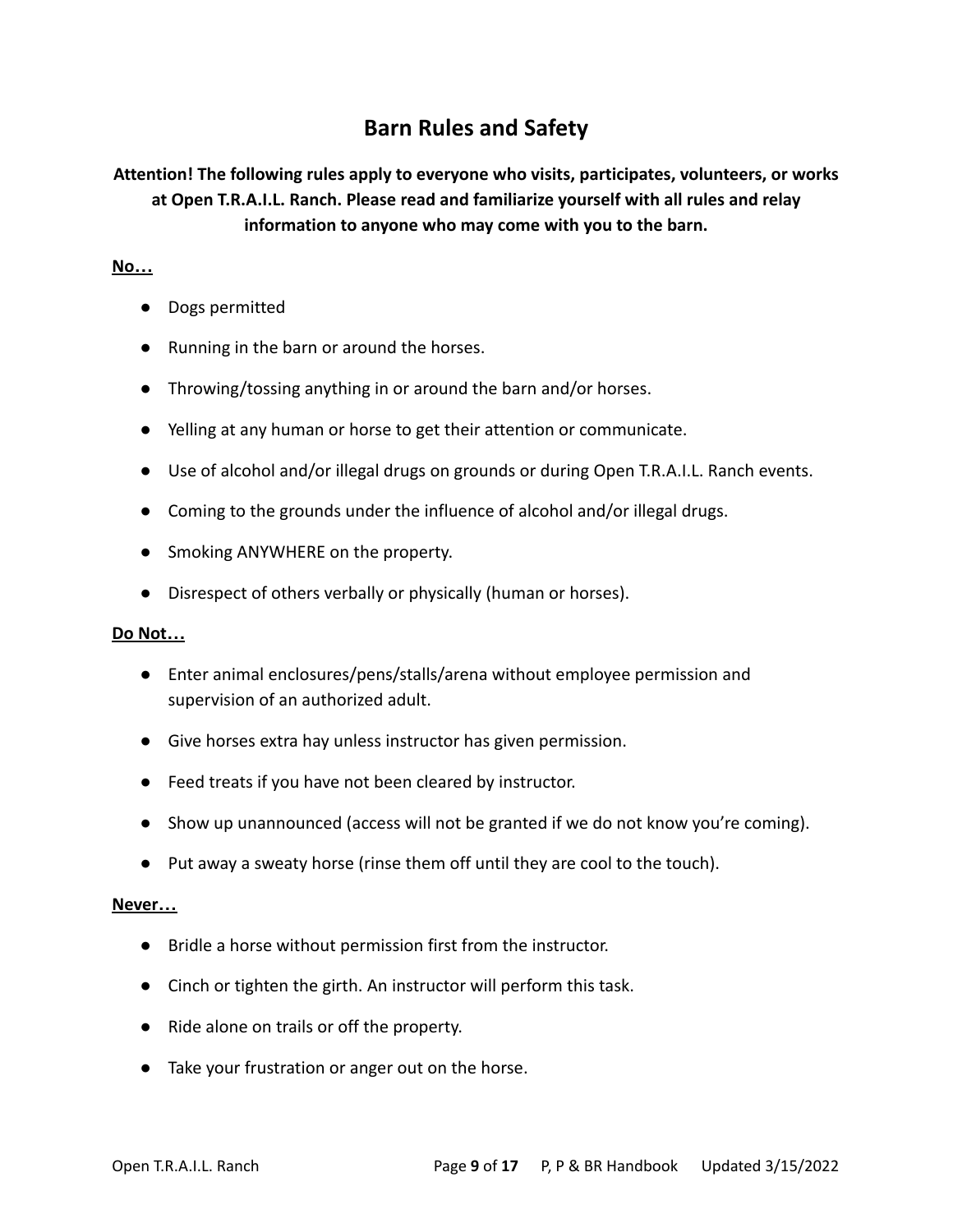- **●** Take a chance; if you are unsure (ASK!).
- **●** Use the ATV without permission (Absolutely no one under 18 may use the ATV).

#### **Always…**

- Supervise all children during your time on the grounds.
- Treat horses and others with the upmost respect and courtesy.
- Encourage others to do their best.
- Ask questions if you do not know the answer.
- Close every door/gate you open and lock it behind you.
- **●** Wear closed-toed shoes.
- **●** Dress appropriately and wear hats/sunscreen.
- **●** Let someone know where you are and where you plan to be.
- **●** Pick up after yourself (leave the place you used as clean as or cleaner than when you came).
- **●** Drink lots of water and take breaks.
- **●** Be alert and aware of your surroundings and the horse's attitudes.
- **●** Report all incidents and hazardous conditions to a staff member as soon as possible.
- **●** Pick out feet and brush the horse thoroughly before AND after using the horse.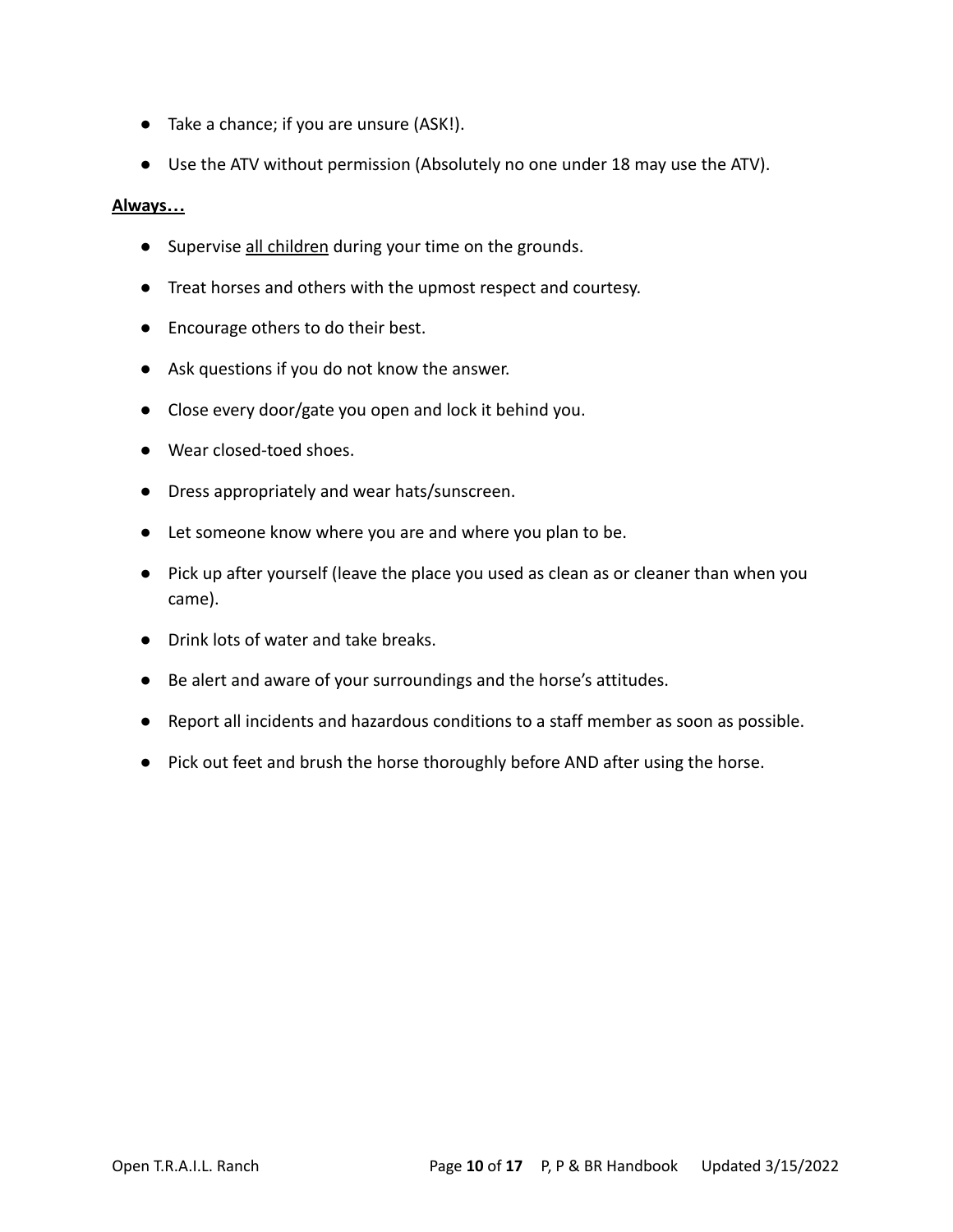## **Policies, Procedures and Barn Rules Handbook Compliance of Requirements**

**I/We have read and understand this document and will abide by all rules and regulations at all times. If a parent or guardian is signing on behalf of a minor, they take full responsibility for carrying out these policies with the minor(s) listed below. I/We understand that if these rules are broken, I/We may be asked to leave immediately, per the instructor's discretion, and may be found to have grounds for dismissal. Any questions or concerns can be answered by a Director during operating hours, opentrailranch@gmail.com or 210-367-8248.**

Printed Name of Volunteer/Staff/BOD Signature of Volunteer/Staff/BOD

Date

**\_\_\_\_\_\_\_\_\_\_\_\_\_\_\_\_\_\_\_\_\_\_\_\_\_\_**

**\_\_\_\_\_\_\_\_\_\_\_\_\_\_\_\_\_\_\_\_\_\_\_\_\_\_\_\_\_\_\_\_\_\_\_\_\_\_ \_\_\_\_\_\_\_\_\_\_\_\_\_\_\_\_\_\_\_\_\_\_\_\_\_\_\_\_\_\_\_\_\_\_\_**

**Minor(s) \_\_\_\_\_\_\_\_\_\_\_\_\_\_\_\_ \_\_\_\_\_\_\_\_\_\_\_\_\_\_\_\_ \_\_\_\_\_\_\_\_\_\_\_\_\_\_\_\_ \_\_\_\_\_\_\_\_\_\_\_\_\_\_\_\_**

\*Return to Open T.R.A.I.L. Ranch before first day of participation\*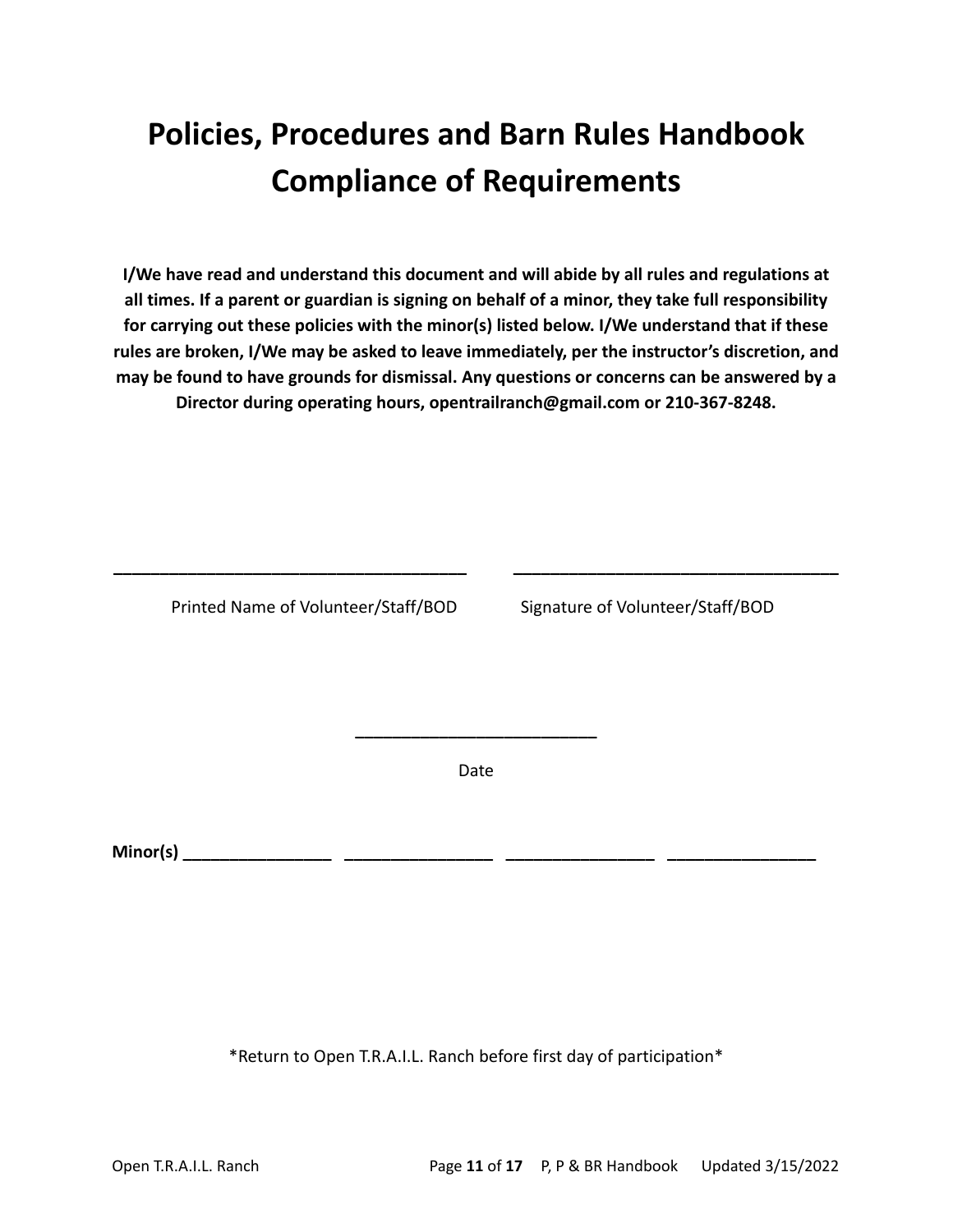## **CONFIDENTIALITY POLICY AND AGREEMENT**

Open T.R.A.I.L. Ranch has strict confidentiality guidelines regarding the right to privacy for all individuals involved with the program. This policy extends not only to program participants and their diagnosis/special needs and any sensitive information, but also extends to protect the privacy of others involved with the program including volunteers and staff. It is extremely important that volunteers and staff respect the individual circumstances of those involved with the program. Please do not take the issues of our participants or personal information regarding other individuals beyond the facility.

Items covered by this policy include, but are not limited to:

- Taking photos without permission.
- Approaching a participant or volunteer of Open T.R.A.I.L. Ranch without their initiation.
- Discussing a participant's or volunteer's personal information with people unaffiliated with Open T.R.A.I.L. Ranch.

Participants have the right to have their information released to themselves or a receiver of their choosing. Participants may request an information release form from Open T.R.A.I.L. Ranch that may be filled out and returned to a staff member, so that their information may be released.

\*Cut along dotted line and return lower half to Open T.R.A.I.L. Ranch Staff\*

**I have read and understand the Confidentiality Policy and Agreement, and will abide by all conditions in the policy. I understand that if these rules are broken, I may be asked to leave immediately, per the instructor's discretion, and may be found to have grounds for dismissal.**

**Signature:** \_\_\_\_\_\_\_\_\_\_\_\_\_\_\_\_\_\_\_\_\_\_\_\_\_\_\_\_\_\_ **Date:** \_\_\_\_\_\_\_\_\_\_\_\_\_\_\_\_\_\_\_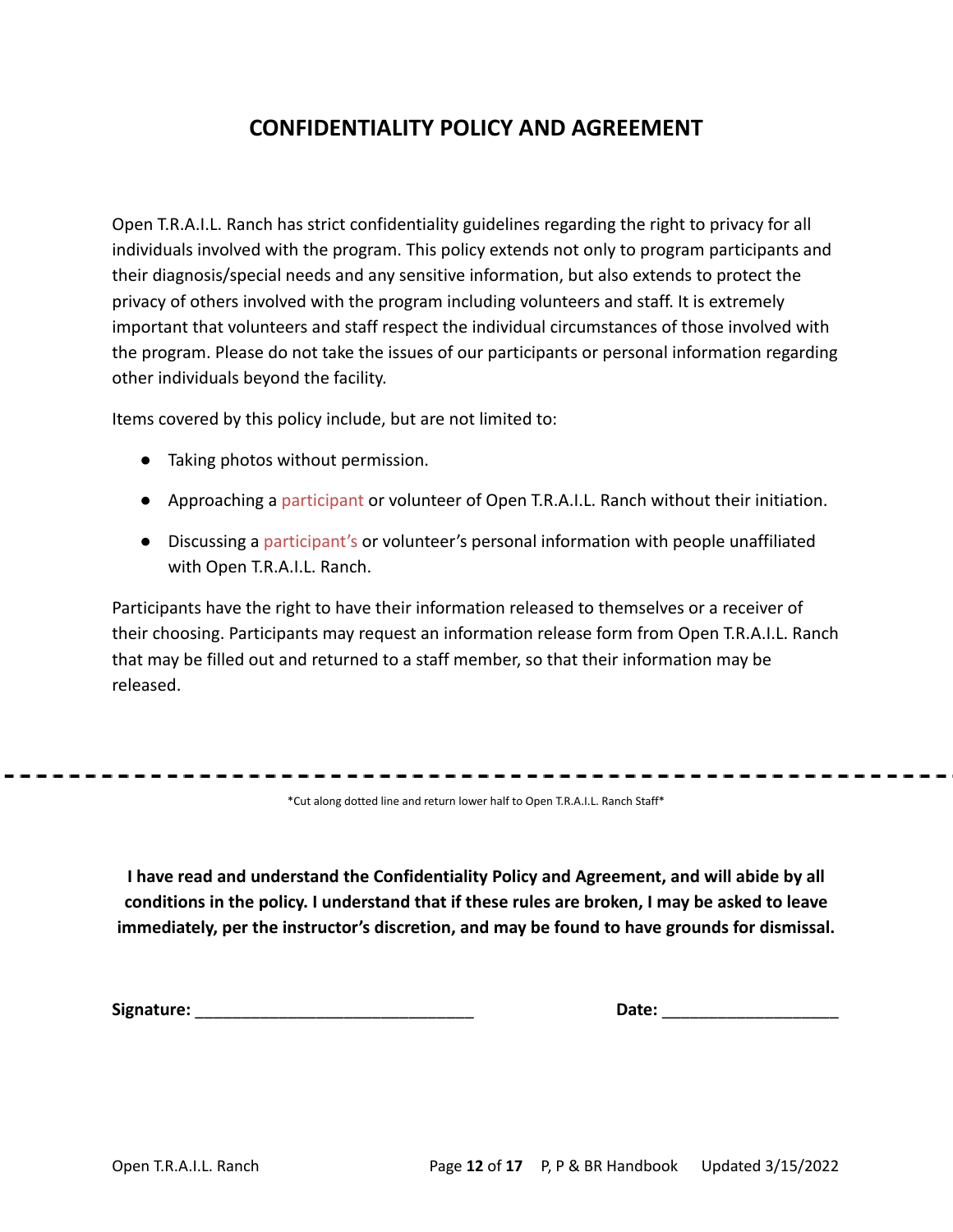|                                                                                                                                                                                                                                                                                                                                                                                                                                                                                                                                                                                                                                                                                                                                                            |                                 | Open T.R.A.I.L. Ranch                     |
|------------------------------------------------------------------------------------------------------------------------------------------------------------------------------------------------------------------------------------------------------------------------------------------------------------------------------------------------------------------------------------------------------------------------------------------------------------------------------------------------------------------------------------------------------------------------------------------------------------------------------------------------------------------------------------------------------------------------------------------------------------|---------------------------------|-------------------------------------------|
| DOMTRAIL R                                                                                                                                                                                                                                                                                                                                                                                                                                                                                                                                                                                                                                                                                                                                                 |                                 | 28710 Boerne Stage Road, Boerne, TX 78006 |
|                                                                                                                                                                                                                                                                                                                                                                                                                                                                                                                                                                                                                                                                                                                                                            |                                 | 210-367-8248                              |
| <b>Ruding Actively Impty</b>                                                                                                                                                                                                                                                                                                                                                                                                                                                                                                                                                                                                                                                                                                                               | <b>Registration and Release</b> |                                           |
| <b>Participant Information</b>                                                                                                                                                                                                                                                                                                                                                                                                                                                                                                                                                                                                                                                                                                                             |                                 |                                           |
| Volunteer ______ Staff______ BOD______                                                                                                                                                                                                                                                                                                                                                                                                                                                                                                                                                                                                                                                                                                                     |                                 |                                           |
|                                                                                                                                                                                                                                                                                                                                                                                                                                                                                                                                                                                                                                                                                                                                                            |                                 |                                           |
|                                                                                                                                                                                                                                                                                                                                                                                                                                                                                                                                                                                                                                                                                                                                                            |                                 |                                           |
|                                                                                                                                                                                                                                                                                                                                                                                                                                                                                                                                                                                                                                                                                                                                                            |                                 |                                           |
| In the Event of a Cancellation the Best Number is: Next Service Communications of the Communication of the Comm                                                                                                                                                                                                                                                                                                                                                                                                                                                                                                                                                                                                                                            |                                 |                                           |
|                                                                                                                                                                                                                                                                                                                                                                                                                                                                                                                                                                                                                                                                                                                                                            |                                 |                                           |
| If Minor (Under 18) or a Dependent Adult, Parent /Guardian Please Provide the Following Information:                                                                                                                                                                                                                                                                                                                                                                                                                                                                                                                                                                                                                                                       |                                 |                                           |
| Parent ____ Guardian ____ Caregiver ___                                                                                                                                                                                                                                                                                                                                                                                                                                                                                                                                                                                                                                                                                                                    |                                 |                                           |
|                                                                                                                                                                                                                                                                                                                                                                                                                                                                                                                                                                                                                                                                                                                                                            |                                 |                                           |
|                                                                                                                                                                                                                                                                                                                                                                                                                                                                                                                                                                                                                                                                                                                                                            |                                 |                                           |
| <b>Authorizations:</b>                                                                                                                                                                                                                                                                                                                                                                                                                                                                                                                                                                                                                                                                                                                                     |                                 |                                           |
| Photo Release: Open T.R.A.I.L. Inc. or persons authorized by Open T.R.A.I.L. Inc. may use and reproduce any and all photographic, video, or<br>other audiovisual materials taken of me/my child/my ward for promotional materials, social media platforms, educational activities, or for any<br>other use for the benefit of the program.                                                                                                                                                                                                                                                                                                                                                                                                                 |                                 |                                           |
| I hereby consent The Consent Theorem I DO NOT consent                                                                                                                                                                                                                                                                                                                                                                                                                                                                                                                                                                                                                                                                                                      |                                 |                                           |
| Emergency Medical Authorization - This procedure will only be invoked if the emergency contact below is unable to be reached:                                                                                                                                                                                                                                                                                                                                                                                                                                                                                                                                                                                                                              |                                 |                                           |
| In the event that emergency medical aid/treatment is required due to illness or injury to me/my ward/my child, while being on the property or<br>participating in riding or therapy originated at Open T.R.A.I.L. Ranch, 28710 Boerne Stage Road, I authorize Open T.R.A.I.L., their directors,<br>owner, instructors or employees to secure and retain medical treatment/transportation and to release medical information to appropriate<br>medical personnel (if applicable). This Authorization includes any treatment/procedure deemed lifesaving by the physician including x-ray,<br>surgery, hospitalization or medication. (If you do not consent, please provide written information on your desired procedures in case of injury or<br>illness) |                                 |                                           |
|                                                                                                                                                                                                                                                                                                                                                                                                                                                                                                                                                                                                                                                                                                                                                            |                                 |                                           |
| <b>Liability Release:</b>                                                                                                                                                                                                                                                                                                                                                                                                                                                                                                                                                                                                                                                                                                                                  |                                 |                                           |
| I acknowledge the risks and potential risks of being around horses. I hereby, intending to be legally bound for myself, my heirs, and assigns,<br>executors or administrators, waive and release forever all claims for damages against Open T.R.A.I.L. Inc., their directors, owners, operators,<br>instructors and employees for any and all injuries, death or other losses that I/my child/my ward may sustain while participating in horseback<br>riding, vaulting, driving or other related activities originating at or with horses boarded at Open T.R.A.I.L. Inc., 28710 Boerne Stage Road.                                                                                                                                                       |                                 |                                           |
|                                                                                                                                                                                                                                                                                                                                                                                                                                                                                                                                                                                                                                                                                                                                                            |                                 |                                           |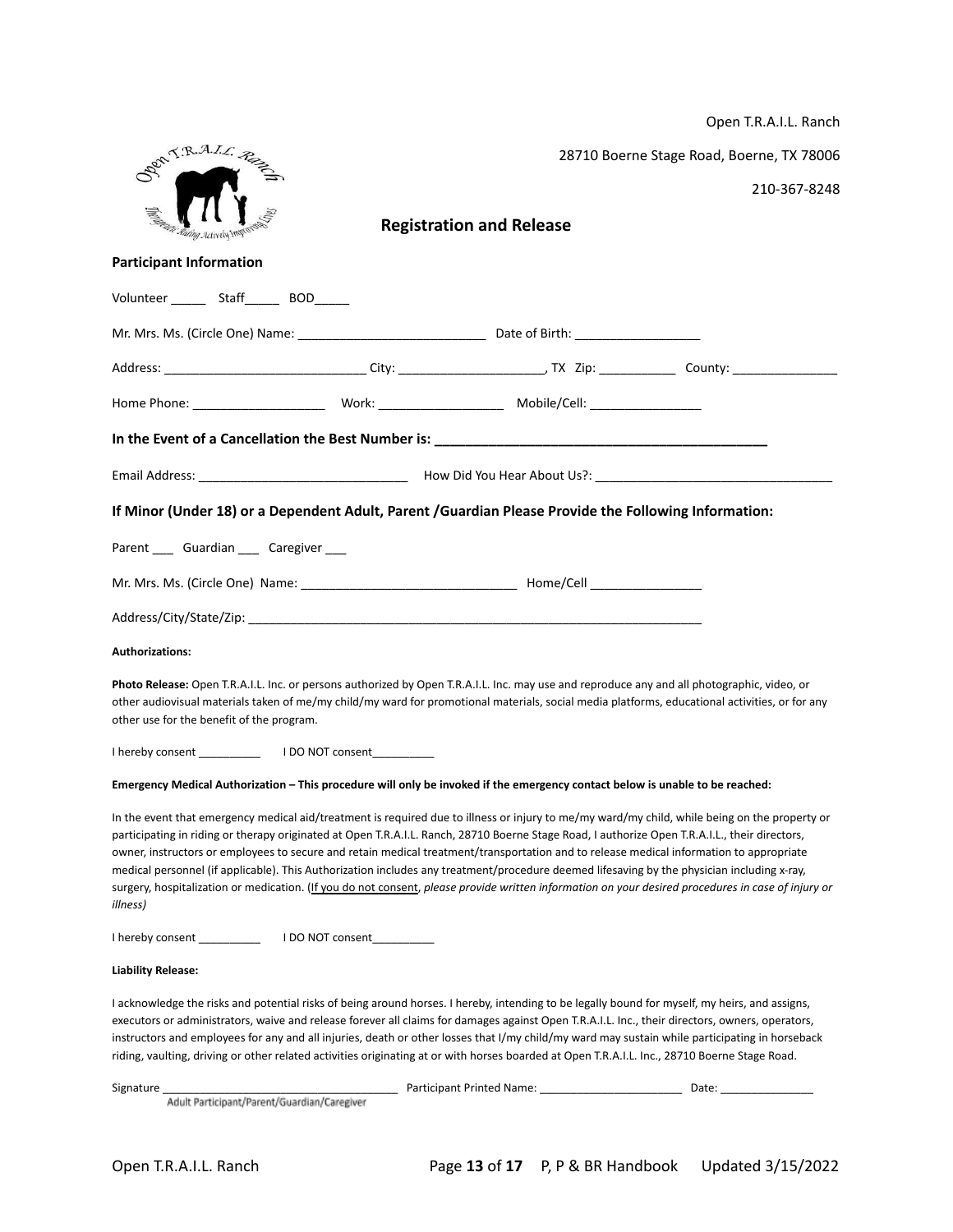UNDER TEXAS LAW (CHAPTER 87, CIVIL PRACTICE AND REMEDIES CODE), A FARM ANIMAL PROFESSIONAL OR FARM OWNER OR LESSEE IS NOT LIABLE FOR AN INJURY TO OR THE DEATH OF A PARTICIPANT IN FARM ANIMAL ACTIVITIES, INCLUDING AN EMPLOYEE OR INDEPENDENT **CONTRACTOR, RESULTING FROM THE INHERENT RISKS OF FARM ANIMAL ACTIVITIES.**

| Signature __                                                                                                 |  |  |  |  |  |
|--------------------------------------------------------------------------------------------------------------|--|--|--|--|--|
| Adult Participant/Parent/Guardian/Caregiver                                                                  |  |  |  |  |  |
| <b>Emergency Information</b>                                                                                 |  |  |  |  |  |
|                                                                                                              |  |  |  |  |  |
|                                                                                                              |  |  |  |  |  |
|                                                                                                              |  |  |  |  |  |
|                                                                                                              |  |  |  |  |  |
| Nearest Medical Facility is Assumed if no Information is Entered                                             |  |  |  |  |  |
|                                                                                                              |  |  |  |  |  |
|                                                                                                              |  |  |  |  |  |
|                                                                                                              |  |  |  |  |  |
| <b>Volunteers ONLY Please Complete the Following Section:</b>                                                |  |  |  |  |  |
| Please Check the Following Items that are Applicable:                                                        |  |  |  |  |  |
|                                                                                                              |  |  |  |  |  |
| Lean walk for at least 60 minutes and jog short distances, such as the length of the arena.                  |  |  |  |  |  |
| Lean hold my arm at shoulder height and support a modest weight, when switching arms as needed.              |  |  |  |  |  |
|                                                                                                              |  |  |  |  |  |
|                                                                                                              |  |  |  |  |  |
| I have owned 1 or more horses.                                                                               |  |  |  |  |  |
|                                                                                                              |  |  |  |  |  |
|                                                                                                              |  |  |  |  |  |
| When will you be available for volunteering? You may add a time range or AM or PM.                           |  |  |  |  |  |
| Monday _________ Tuesday _________ Wednesday _________ Thursday _________ Friday _________ Saturday ________ |  |  |  |  |  |
| Areas of Interest:                                                                                           |  |  |  |  |  |
| _____ Side Walker (Training session are held regularly)                                                      |  |  |  |  |  |
| Horse Handler (Requires Side Walker Training Completion and Horse Handler Training Completion)               |  |  |  |  |  |
| Fund Raising or Event Planning                                                                               |  |  |  |  |  |
| Publicity                                                                                                    |  |  |  |  |  |
|                                                                                                              |  |  |  |  |  |
| Office Help (Filing or Microsoft Office skills required)                                                     |  |  |  |  |  |
| Phone Calls (Volunteers and scheduling calls)                                                                |  |  |  |  |  |
|                                                                                                              |  |  |  |  |  |

### **Authorization and Consent for Emergency Medical Treatment**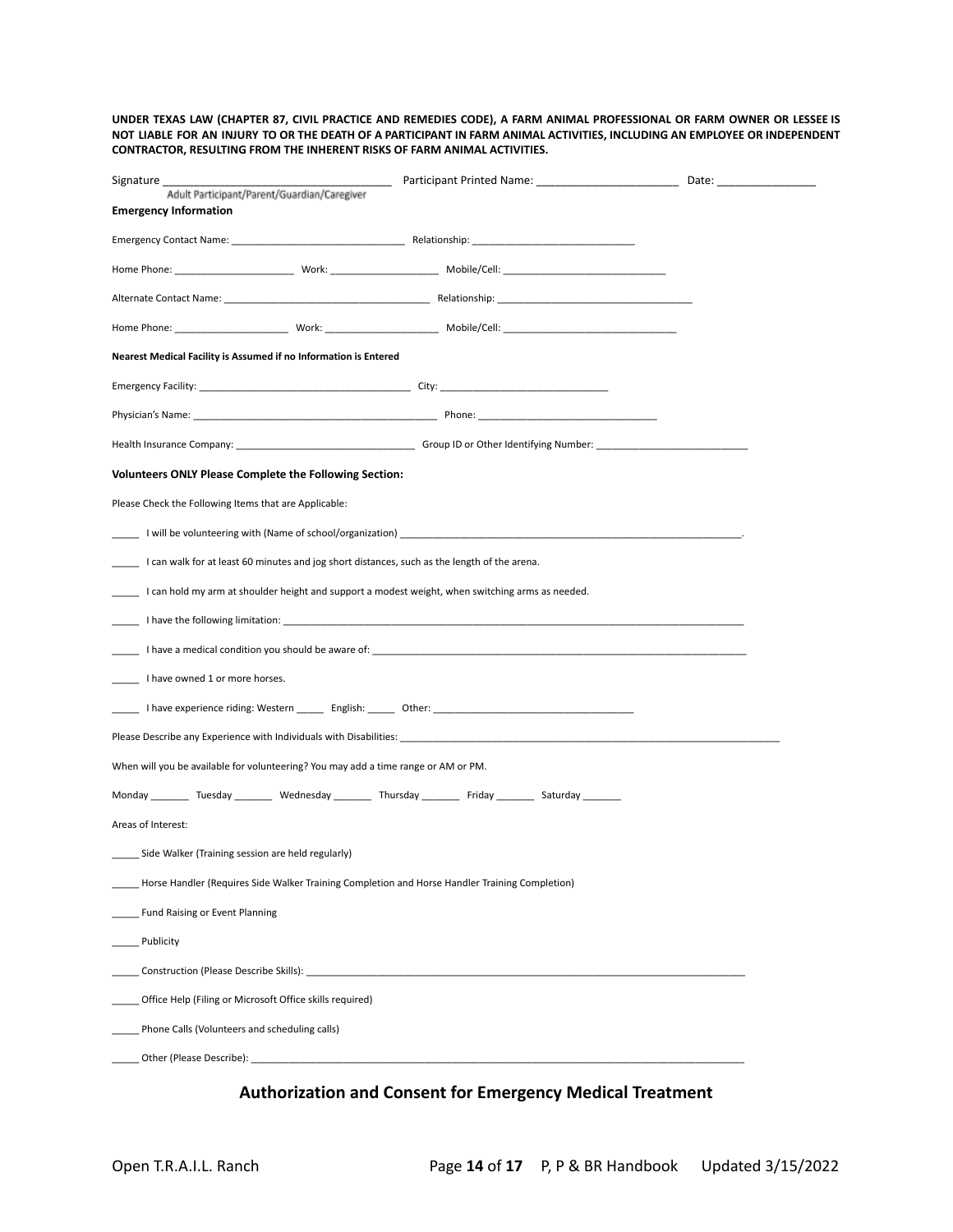| Name: | м | 1<br>rnone. |
|-------|---|-------------|
|       |   |             |

Address: \_\_\_\_\_\_\_\_\_\_\_\_\_\_\_\_\_\_\_\_\_\_\_\_\_\_\_\_\_\_\_\_\_\_\_\_\_\_\_\_\_\_\_\_\_\_\_\_\_\_\_\_\_\_\_\_\_\_\_\_\_\_\_\_\_\_\_\_\_\_

In the event that emergency medical aid/treatment is required due to illness or injury to me/my ward/my child, while being on the property or participating in riding or therapy originated at Open T.R.A.I.L. Ranch, 28710 Boerne Stage Road, I authorize Open T.R.A.I.L., their directors, owner, instructors or employees to secure and retain medical treatment/transportation and to release medical information to appropriate medical personnel (if applicable).

In the event of an emergency, contact:

|                                                                                  | Relationship: _________________ | Phone: ____________________                                    |  |  |  |
|----------------------------------------------------------------------------------|---------------------------------|----------------------------------------------------------------|--|--|--|
|                                                                                  |                                 | Phone: ________________<br>Relationship: __________________    |  |  |  |
| Name: _________________________                                                  |                                 | Relationship: ____________________<br>Phone: _________________ |  |  |  |
|                                                                                  |                                 |                                                                |  |  |  |
|                                                                                  |                                 |                                                                |  |  |  |
|                                                                                  |                                 |                                                                |  |  |  |
|                                                                                  |                                 |                                                                |  |  |  |
| I am taking the current medications:                                             |                                 |                                                                |  |  |  |
| I have the following ongoing medical conditions: _______________________________ |                                 |                                                                |  |  |  |

**Consent Plan:** This Authorization includes any treatment/procedure deemed lifesaving by the physician including diagnostic imaging, anesthesia, surgery, blood, hospitalization or medication.

**Signature:** \_\_\_\_\_\_\_\_\_\_\_\_\_\_\_\_\_\_\_\_\_\_\_\_\_\_\_\_\_\_\_\_\_\_\_ **Date:** \_\_\_\_\_\_\_\_\_\_\_\_\_\_\_\_

*Participant/Volunteer/Parent/Legal Guardian/Caretaker*

#### **\*NON-CONSENT FOR MEDICAL TREATMENT\***

**I DO NOT** give consent for emergency medical treatment/aid for myself/my child in the case of illness or injury while on the premises of Open T.R.A.I.L. Ranch.

If you do not consent, please provide written information on your desired procedures in case of injury or illness.\_\_\_\_\_\_\_\_\_\_\_\_\_\_\_\_\_\_\_\_\_\_\_\_\_\_\_\_\_\_\_\_\_\_\_\_\_\_\_\_\_\_\_\_\_\_\_\_\_\_\_\_\_\_\_\_\_\_\_\_\_\_\_\_\_

\_\_\_\_\_\_\_\_\_\_\_\_\_\_\_\_\_\_\_\_\_\_\_\_\_\_\_\_\_\_\_\_\_\_\_\_\_\_\_\_\_\_\_\_\_\_\_\_\_\_\_\_\_\_\_\_\_\_\_\_\_\_\_\_\_\_\_\_\_\_\_\_\_\_\_\_\_\_

**Signature:** \_\_\_\_\_\_\_\_\_\_\_\_\_\_\_\_\_\_\_\_\_\_\_\_\_\_\_\_\_\_\_\_\_\_\_ **Date:** \_\_\_\_\_\_\_\_\_\_\_\_\_\_\_\_

*Participant/Volunteer/Parent/Legal Guardian/Caretaker*

**Background Check**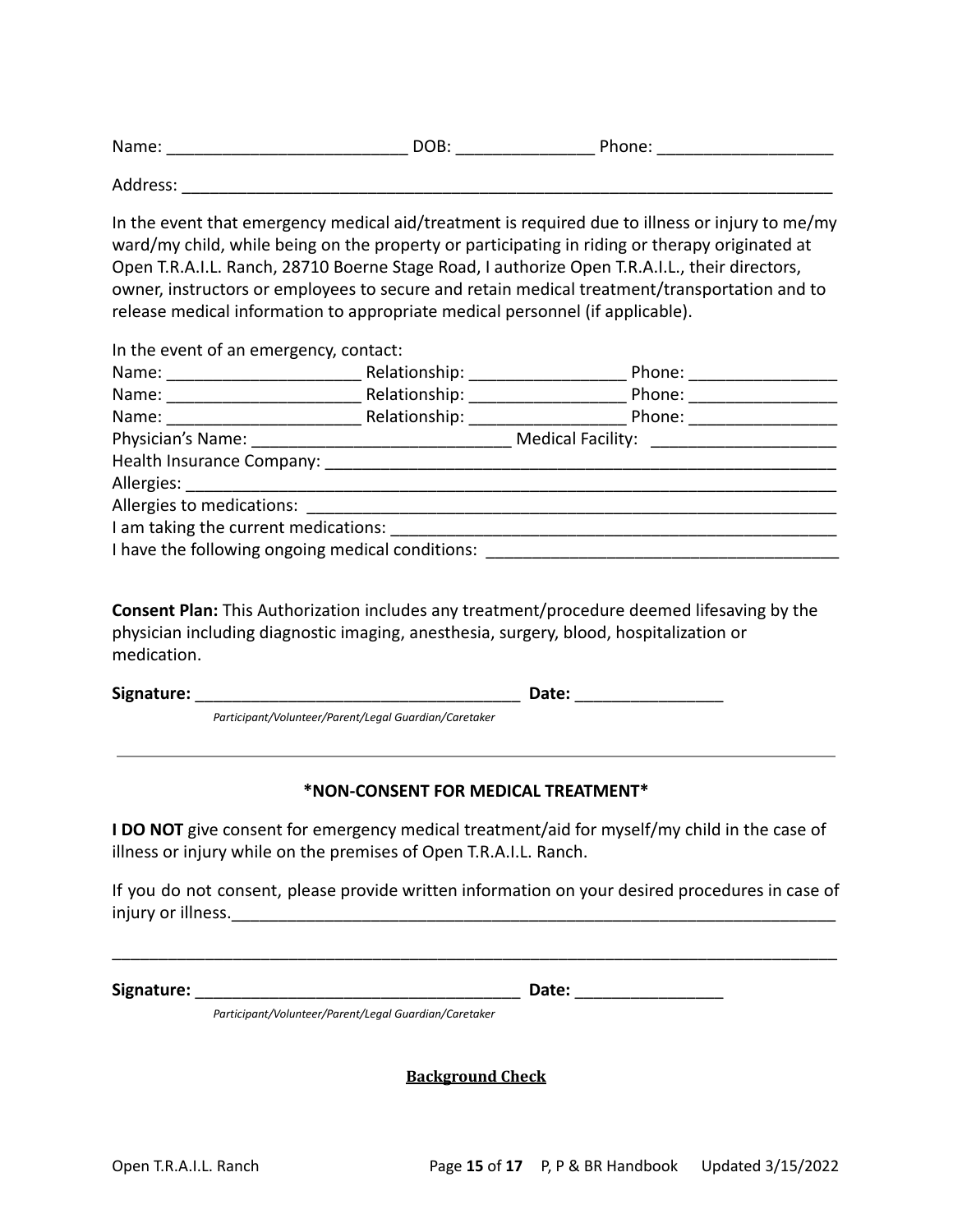Open T.R.A.I.L. Ranch requests that each of our volunteers/staff/BOD complete a criminal background check. Please complete the attached form if you are 18 or older for us to run through CastleBranch. Cost is \$10.

#### **T-Shirt Order**

Open T.R.A.I.L. Ranch takes pride in the appearance of all of our staff and volunteers. We ask that you wear a OTR shirt when coming to work in the barn or with our riders. The cost of the T-shirt is \$10. Please fill in the information below and return it with your registration packet and payment. Thank you.

#### Volunteer/Staff/BOD T-shirt Order Form

————————————————————————————————————————————

Name:

Please indicate quantity and circle size below:

Quantity:

| Youth                 | $S_{\rm{max}}$ | M |  |  |
|-----------------------|----------------|---|--|--|
| Adult XS S M L XL XXL |                |   |  |  |

#### **Background Check Information**